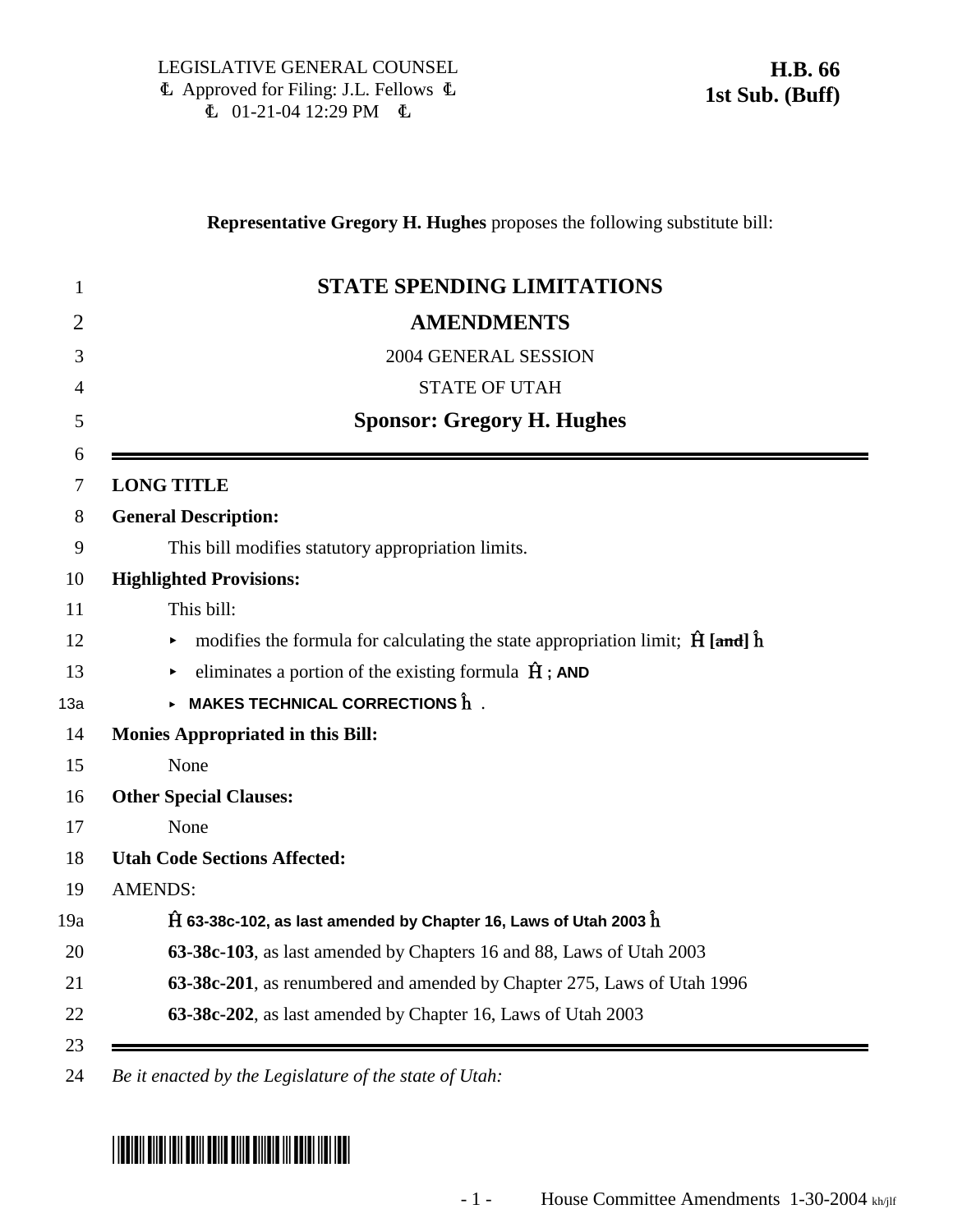#### **LEGIBLATIVE GEGGERAL COUNSEL 1st SubG(Buff) H.B. FGGERAL COUNSEL 61-21-04 12H2BP66**

## 01-21-04 12H2BP66 **1st Sub. (Buff)**

 $\Phi$  Approved for Filing: J.L. Fellows  $\Phi$  $\text{L}$  01-21-04 12:29 PM  $\text{L}$ 

| 24a             | $\hat{H}$ Section 1. Section 63-38c-102 is amended to read:                                       |
|-----------------|---------------------------------------------------------------------------------------------------|
| 24 <sub>b</sub> | 63-38c-102. Purpose of chapter -- Limitations on state mandated property tax, state               |
| 24 <sub>c</sub> | appropriations, and state debt.                                                                   |
| 24d             | $(1)$ (a) It is the purpose of this chapter to:                                                   |
| 24e             | (i) place a limitation on the state mandated property tax rate under Title 53A, Chapter 17a,      |
| 24f             | <b>Minimum School Program Act;</b>                                                                |
| 24g             | (ii) place limitations on state government appropriations based upon [the average of changes      |
| 24h             | in personal income and] the combined changes in population and inflation; and                     |
| 24i             | (iii) place a limitation on the state's outstanding general obligation debt.                      |
| 24j             | (b) The limitations imposed by this chapter are in addition to limitations on tax levies, rates,  |
| 24k             | and revenues otherwise provided for by law.                                                       |
| <b>24I</b>      | (2) (a) This chapter may not be construed as requiring the state to collect the full amount of    |
| 24m             | tax revenues permitted to be appropriated by this chapter.                                        |
| 24 <sub>n</sub> | (b) This chapter's purpose is to provide a ceiling, not a floor, limitation on the appropriations |
| 24 <sub>o</sub> | of state government.                                                                              |
| 24 <sub>p</sub> | (3) The recommendations and budget analysis prepared by the Governor's Office of Planning         |
| 24q             | and Budget and the Office of the Legislative Fiscal Analyst, as required by Title 36, Chapter 12, |
| 24r             | Legislative Organization, shall be in strict compliance with the limitations imposed under this   |
| 24s             | chapter. $\mathbf{\hat{h}}$                                                                       |
| 25              | Section $\hat{H}[\hat{H}]\hat{2}\hat{h}$ . Section 63-38c-103 is amended to read:                 |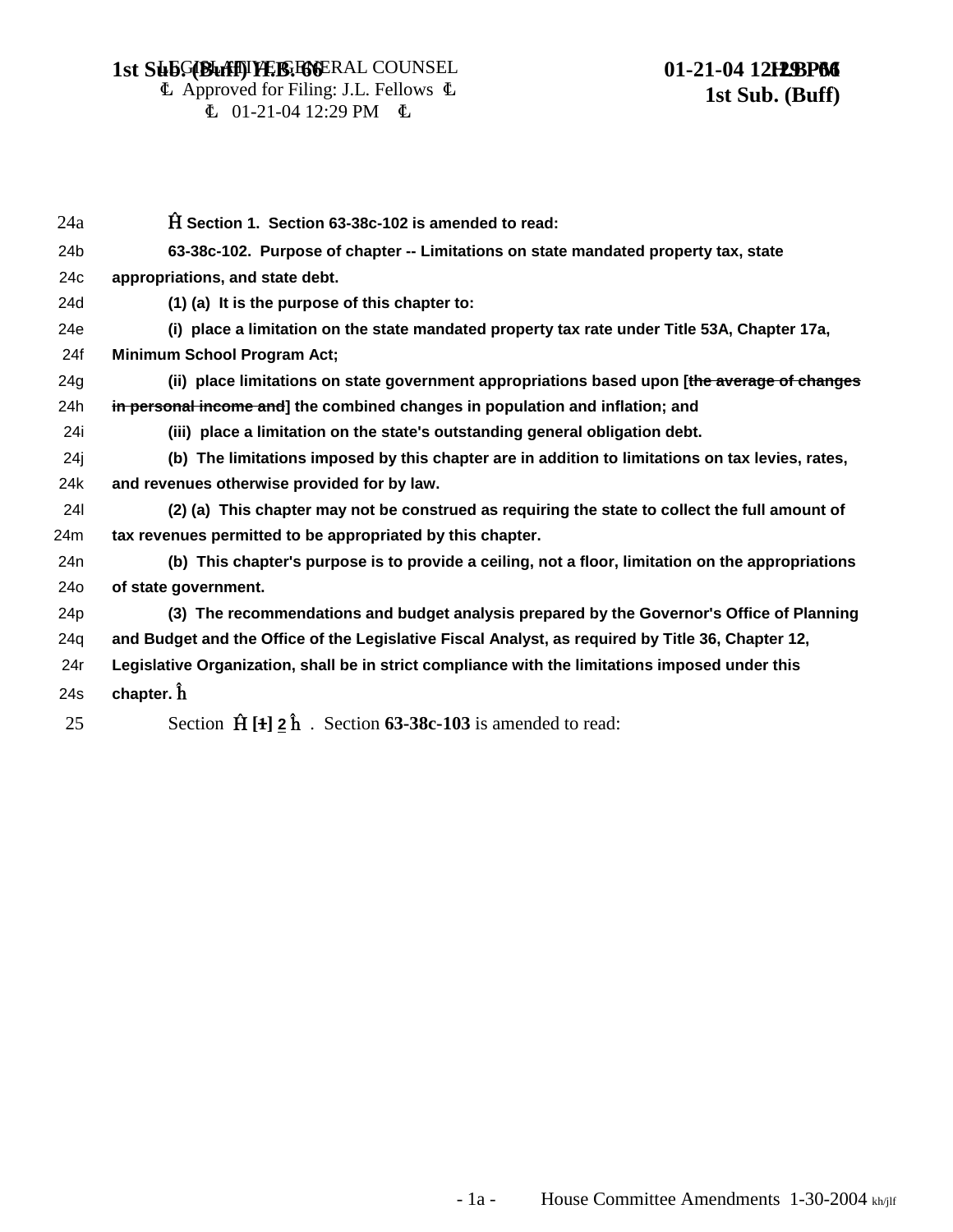| 26 | 63-38c-103. Definitions.                                                                                                                                                                                                                                                                                                                                                                                                                                                                   |
|----|--------------------------------------------------------------------------------------------------------------------------------------------------------------------------------------------------------------------------------------------------------------------------------------------------------------------------------------------------------------------------------------------------------------------------------------------------------------------------------------------|
| 27 | As used in this chapter:                                                                                                                                                                                                                                                                                                                                                                                                                                                                   |
| 28 | (1) (a) "Appropriations" means actual unrestricted capital and operating appropriations                                                                                                                                                                                                                                                                                                                                                                                                    |
| 29 | from unrestricted General Fund <sup>[</sup> , Uniform School Fund, and Transportation Fund] sources and                                                                                                                                                                                                                                                                                                                                                                                    |
| 30 | from non-Uniform School Fund income tax revenues as presented in the governor's executive                                                                                                                                                                                                                                                                                                                                                                                                  |
| 31 | budgets.                                                                                                                                                                                                                                                                                                                                                                                                                                                                                   |
| 32 | (b) "Appropriation" includes appropriations that are contingent upon available                                                                                                                                                                                                                                                                                                                                                                                                             |
| 33 | surpluses in the General Fund[ <del>, Uniform School Fund, or Transportation Fund</del> ].                                                                                                                                                                                                                                                                                                                                                                                                 |
| 34 | [(c) "Appropriation" includes appropriations made to the Centennial Highway Fund                                                                                                                                                                                                                                                                                                                                                                                                           |
| 35 | from unrestricted General Fund and Transportation Fund revenues.]                                                                                                                                                                                                                                                                                                                                                                                                                          |
| 36 | $[\text{d} \cdot \text{d} \cdot \text{d} \cdot \text{d} \cdot \text{d} \cdot \text{d} \cdot \text{d} \cdot \text{d} \cdot \text{d} \cdot \text{d} \cdot \text{d} \cdot \text{d} \cdot \text{d} \cdot \text{d} \cdot \text{d} \cdot \text{d} \cdot \text{d} \cdot \text{d} \cdot \text{d} \cdot \text{d} \cdot \text{d} \cdot \text{d} \cdot \text{d} \cdot \text{d} \cdot \text{d} \cdot \text{d} \cdot \text{d} \cdot \text{d} \cdot \text{d} \cdot \text{d} \cdot \text{d} \cdot \text{$ |
| 37 | (i) debt service expenditures;                                                                                                                                                                                                                                                                                                                                                                                                                                                             |
| 38 | (ii) emergency expenditures;                                                                                                                                                                                                                                                                                                                                                                                                                                                               |
| 39 | (iii) expenditures from all other fund or subfund sources presented in the executive                                                                                                                                                                                                                                                                                                                                                                                                       |
| 40 | budgets;                                                                                                                                                                                                                                                                                                                                                                                                                                                                                   |
| 41 | (iv) transfers into, or appropriations made to, the General Fund Budget Reserve                                                                                                                                                                                                                                                                                                                                                                                                            |
| 42 | Account established in Section 63-38-2.5;                                                                                                                                                                                                                                                                                                                                                                                                                                                  |
| 43 | (v) transfers into, or appropriations made to, the Education Budget Reserve Account                                                                                                                                                                                                                                                                                                                                                                                                        |
| 44 | established in Section 63-38-2.6;                                                                                                                                                                                                                                                                                                                                                                                                                                                          |
| 45 | (vi) monies appropriated to fund the total one-time project costs for the construction of                                                                                                                                                                                                                                                                                                                                                                                                  |
| 46 | capital developments as defined in Section 63A-5-104; or                                                                                                                                                                                                                                                                                                                                                                                                                                   |
| 47 | (vii) appropriations made to the Centennial Highway Fund [from sources other than the                                                                                                                                                                                                                                                                                                                                                                                                      |
| 48 | unrestricted General Fund and Transportation Fund revenues] created by Section 72-2-118.                                                                                                                                                                                                                                                                                                                                                                                                   |
| 49 | (2) "Base year real per capita appropriations" means the result obtained for the state by                                                                                                                                                                                                                                                                                                                                                                                                  |
| 50 | dividing the fiscal year 1985 actual appropriations of the state less debt monies, less \$55                                                                                                                                                                                                                                                                                                                                                                                               |
| 51 | million appropriated for flooding and less \$14.2 million appropriated for capital projects in                                                                                                                                                                                                                                                                                                                                                                                             |
| 52 | Section 3 of Chapter 265, Laws of Utah 1985 General Session, by:                                                                                                                                                                                                                                                                                                                                                                                                                           |
| 53 | (a) the state's July 1, 1983 population; and                                                                                                                                                                                                                                                                                                                                                                                                                                               |
| 54 | (b) the fiscal year 1983 inflation index divided by 100.                                                                                                                                                                                                                                                                                                                                                                                                                                   |
| 55 | (3) "Calendar year" means the time period beginning on January 1 of any given year                                                                                                                                                                                                                                                                                                                                                                                                         |
|    |                                                                                                                                                                                                                                                                                                                                                                                                                                                                                            |

56 and ending on December 31 of the same year.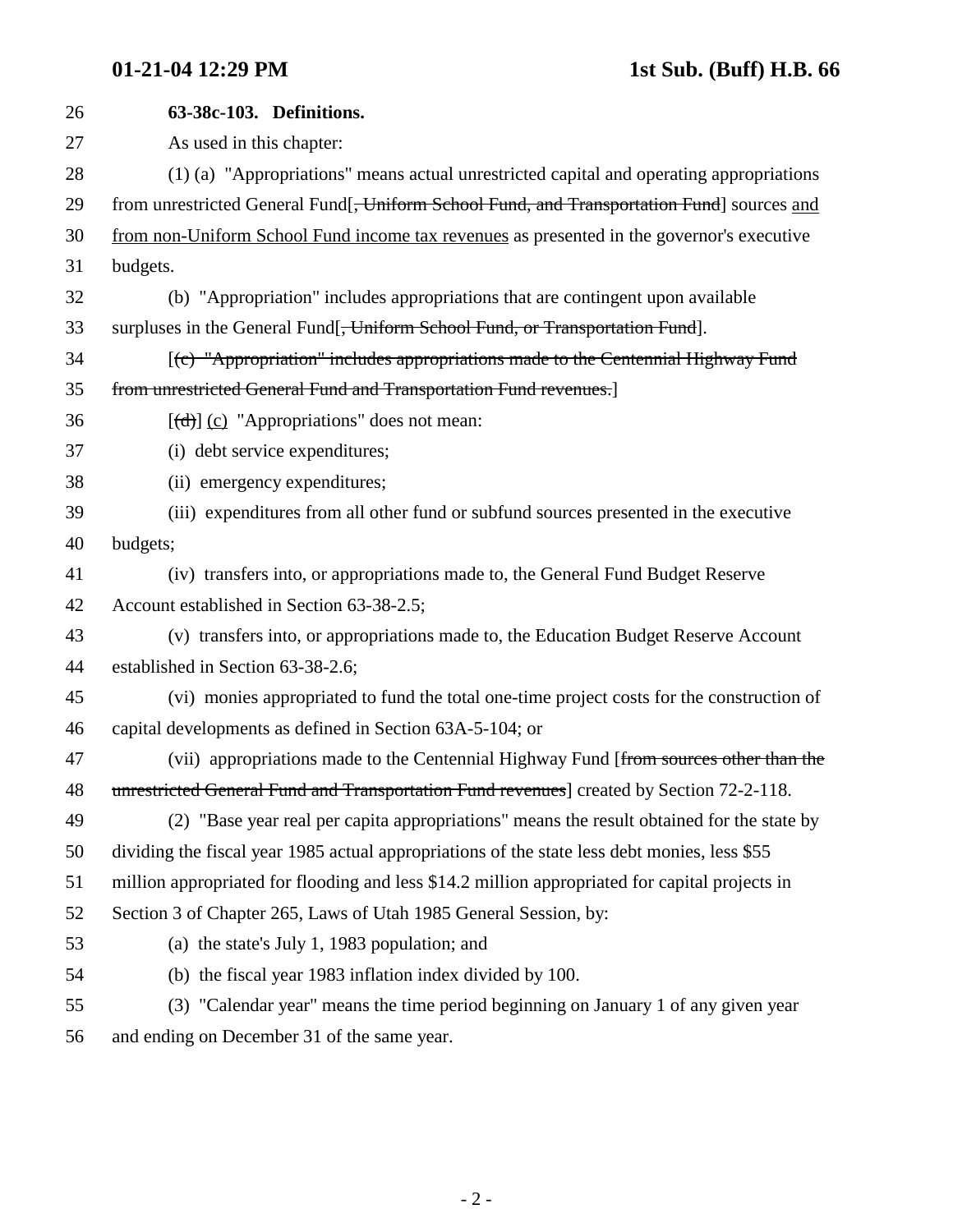# **1st Sub. (Buff) H.B. 66 01-21-04 12:29 PM**

| 57  | (4) "Fiscal emergency" means an extraordinary occurrence requiring immediate                                       |
|-----|--------------------------------------------------------------------------------------------------------------------|
| 58  | expenditures and includes the settlement under Chapter 4, Laws of Utah 1988, Fourth Special                        |
| 59  | Session.                                                                                                           |
| 60  | (5) "Fiscal year" means the time period beginning on July 1 of any given year and                                  |
| 61  | ending on June 30 of the subsequent year.                                                                          |
| 62  | (6) "Fiscal year 1985 actual base year appropriations" means fiscal year 1985 actual                               |
| 63  | capital and operations appropriations from general $\hat{H}$ [, uniform school, and transportation] $\hat{h}$ fund |
| 63a | $\hat{H}$ AND NON-UNIFORM SCHOOL FUND INCOME TAX REVENUE $\hat{h}$                                                 |
| 64  | sources $\hat{H}$ [, less debt monies, less \$55 million appropriated for flooding, and less \$14.2 million        |
| 65  | appropriated for capital projects in Section 3, Chapter 265, Laws of Utah 1985] $\hat{h}$ .                        |
| 66  | (7) "Inflation index" means the change in the general price level of goods and services                            |
| 67  | as measured by the Gross National Product Implicit Price Deflator of the Bureau of Economic                        |
| 68  | Analysis, U.S. Department of Commerce calculated as provided in Section 63-38c-202.                                |
| 69  | (8) (a) "Maximum allowable appropriations limit" means the appropriations that could                               |
| 70  | be, or could have been, spent in any given year under the limitations of this chapter.                             |
| 71  | (b) "Maximum allowable appropriations limit" does not mean actual appropriations                                   |
| 72  | spent or actual expenditures.                                                                                      |
| 73  | (9) "Most recent fiscal year's inflation index" means the fiscal year inflation index two                          |
| 74  | fiscal years previous to the fiscal year for which the maximum allowable inflation and                             |
| 75  | population appropriations limit is being computed under this chapter.                                              |
| 76  | $[(10)$ "Most recent fiscal year's personal income" means the fiscal year personal income                          |
| 77  | two fiscal years previous to the fiscal year for which the maximum allowable personal income                       |
| 78  | appropriations limit is being computed under this chapter.]                                                        |
| 79  | $[\frac{(11)}{(10)}]$ "Most recent fiscal year's population" means the fiscal year population two                  |
| 80  | fiscal years previous to the fiscal year for which the maximum allowable inflation and                             |
| 81  | population appropriations limit is being computed under this chapter.                                              |
| 82  | $[(12)$ "Personal income" means the total personal income of the state as calculated by                            |
| 83  | the Governor's Office of Planning and Budget according to the procedures and requirements of                       |
| 84  | Section 63-38c-202.]                                                                                               |
| 85  | $[(13)]$ (11) "Population" means the number of residents of the state as of July 1 of each                         |
| 86  | year as calculated by the Governor's Office of Planning and Budget according to the procedures                     |
| 87  | and requirements of Section 63-38c-202.                                                                            |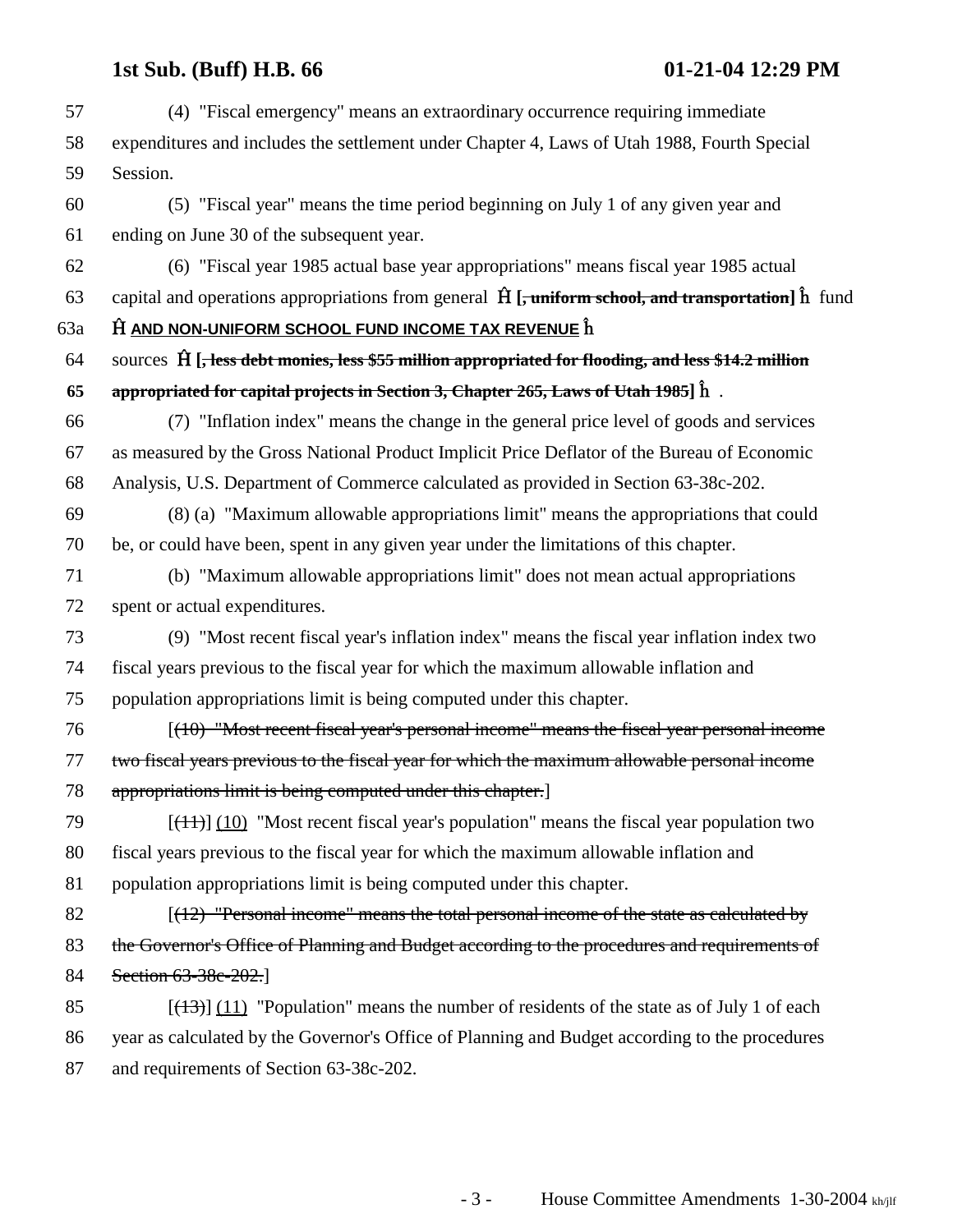88  $[(14)] (12)$  "Revenues" means the revenues of the state from every tax, penalty, receipt, 89 and other monetary exaction and interest connected with it that are recorded as unrestricted 90 revenue of the General Fund, Uniform School Fund, and Transportation Fund, and from 91 non-Uniform School income tax revenues, except as specifically exempted by this chapter. 92  $[(15)]$  (13) "Security" means any bond, note, warrant, or other evidence of 93 indebtedness, whether or not the bond, note, warrant, or other evidence of indebtedness is or 94 constitutes an "indebtedness" within the meaning of any provision of the constitution or laws of 95 this state. 96 Section 2. Section **63-38c-201** is amended to read: 97 **63-38c-201. Appropriations limit -- Formula.** 98 (1) There is established a state appropriations limit for each fiscal year beginning after 99 June 30, 1988. 100 (2) For each of these fiscal years, the annual legislative appropriations for this state, its 101 agencies, departments, and institutions may not exceed that sum determined by [the average of 102 the two formulas specified in Subsections  $(2)(h)$  and  $(i)$ ] applying this formula B\* P\* (I/100) in 103 which: 104  $[(a) "Z" equals the most recent fiscal year's personal income;]$ 105  $[(b) "Y" equals personal income for the fiscal year just previous to "Z";]$  $106$  [(c) "A" equals the prior fiscal year's maximum allowable personal income 107 appropriations limit beginning with fiscal year 1985 actual base year appropriations; 108  $[(d)] (a)$  "B" equals the base year real per capita appropriations for the state, its 109 agencies, departments, and institutions; 110  $[(e)] (b)$  "P" equals the most recent fiscal year's population; and 111  $[(f)] (c)$  "I" equals the most recent fiscal year's inflation index adjusted to reflect fiscal 112 year 1989 as having an index value of 100. 113  $[(g)] (3)$  The revenues specified in Section 63-38c-205 are not subject to the limitation 114 in this section. 115 *(h) Formula 1: B\* P\* (I/100) = Maximum Allowable Inflation and Population* 116 Appropriations Limit.] 117 *(i) Formula 2: A\* (Z/Y) = Maximum Allowable Personal Income Appropriations* 118 Limit.]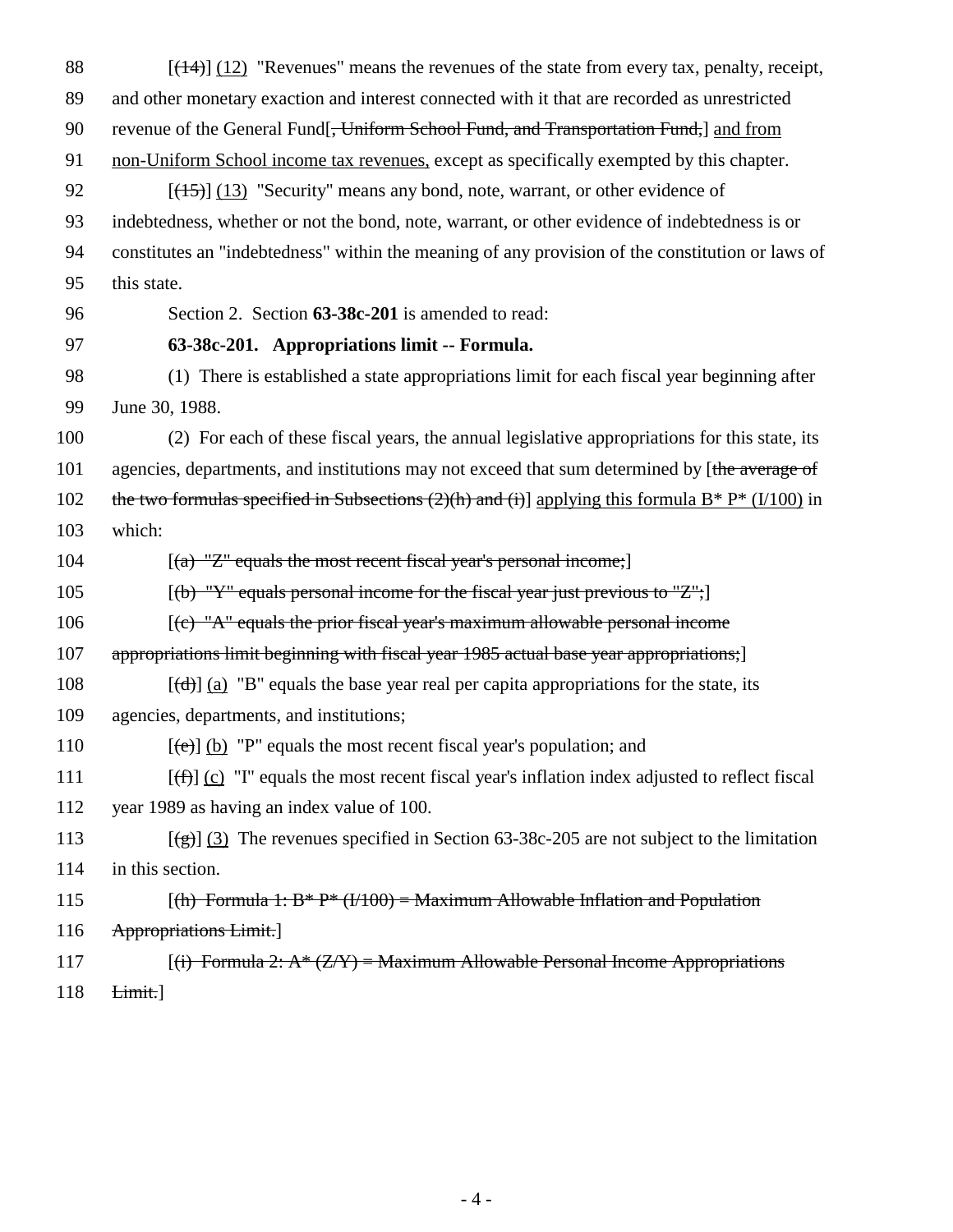# **1st Sub. (Buff) H.B. 66 01-21-04 12:29 PM**

| 119 | Section 3. Section 63-38c-202 is amended to read:                                               |
|-----|-------------------------------------------------------------------------------------------------|
| 120 | 63-38c-202. Computing formula elements.                                                         |
| 121 | $[(1)$ For purposes of computing the most recent fiscal year's personal income, the             |
| 122 | Governor's Office of Planning and Budget shall use the quarterly data produced by the Bureau    |
| 123 | of Economic Analysis, U.S. Department of Commerce.]                                             |
| 124 | $[\frac{1}{2}]$ (1) For purposes of calculating fiscal year inflation indexes [and fiscal year  |
| 125 | personal income] for the previous fiscal year, the Governor's Office of Planning and Budget     |
| 126 | shall use:                                                                                      |
| 127 | (a) the actual quarterly data released by the U.S. Department of Commerce as of                 |
| 128 | January 31 of each year; and                                                                    |
| 129 | (b) the most recent U.S. Bureau of Census population estimates as of January 31 of              |
| 130 | each year.                                                                                      |
| 131 | $[\frac{1}{2}]$ (2) (a) For purposes of computing the inflation index, the Governor's Office of |
| 132 | Planning and Budget shall:                                                                      |
| 133 | (i) assign the bureau's 1982 calendar year inflation index value of 100 to fiscal year          |
| 134 | 1989 for purposes of computing fiscal year index values;                                        |
| 135 | (ii) compute all subsequent fiscal year inflation indexes after having assigned the fiscal      |
| 136 | year 1989 inflation index a value of 100; and                                                   |
| 137 | (iii) use the quarterly index values published by the Bureau of Economic Analysis,              |
| 138 | U.S. Department of Commerce, to compute fiscal year index values.                               |
| 139 | (b) If the bureau changes its calendar base year, appropriate adjustments are to be made        |
| 140 | in this chapter to accommodate those changes.                                                   |
| 141 | $[\frac{4}{3}]$ (3) (a) For purposes of computing the most recent fiscal year's population, the |
| 142 | Governor's Office of Planning and Budget shall convert the April 1 decennial census estimate    |
| 143 | to a July 1 estimate, unless otherwise estimated by the Bureau of Census.                       |
| 144 | (b) If the bureau changes the state's July 1, 1983 base year population after it conducts       |
| 145 | the 1990 Census, appropriate adjustments shall be made in this chapter to accommodate those     |
| 146 | changes.                                                                                        |